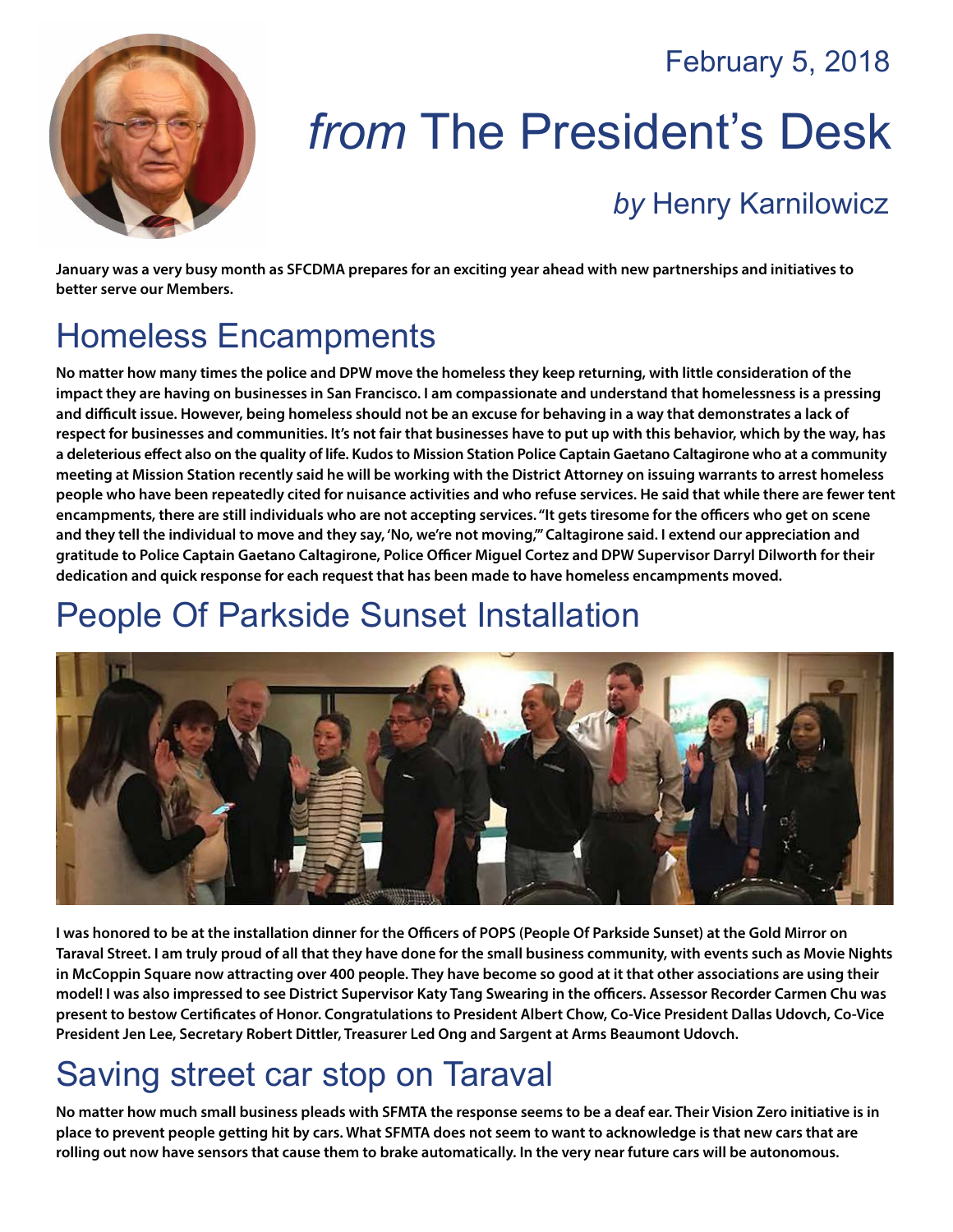**What I see frequently in SOMA, such as on 6th Street between Market and Mission and on Mission between 6th and 10th Streets, is pedestrians sauntering across the street oblivious to traffic lights and many times even standing in the middle of the road and stopping traffic.**

**POPS has been battling SFMTA to put a stop to the removal of parking spaces, particularly in front of Safeway.** 

**Thanks to an orchestrated community campaign, including a letter of support from SFCDMA and support from Supervisor Norman Yee, SFMTA has backed down! Thank you Supervisor Yee!**

### GGRA 2018 Restaurant Week Kick-off



**Where else would GGRA want to meet, vote in the new board slate, celebrate the new year and kick off SF Restaurant Week 2018 but at Open Table Headquarters! Executive Director Gwyneth Borden is an outstanding and stellar leader. It was encouraging to hear of GGRA's concern for the environment as they offer support to programs such as replacing plastic straws with paper straws in restaurants.** 

**On a sad note the restaurant industry lost a champion with the passing of Donnalyn Murphy, Associate Director of the Golden Gate Restaurant Association. Donnalyn battled cancer the past year and had just returned enthusiastically to work full time after Thanksgiving, feeling recovered from her second cancer-related surgery and being declared cancer-free. Unfortunately, she succumbed to an infection. Chhavi Sahni has stepped into her shoes and I am confident she will do an excellent job.**

## The Recology Cioppino Feast



**Okay so Recology collects our garbage and recyclables - but what else are they good at? Throwing delicious feasts in the banquet room at their heaquarters, including venison, crab, salmon and Cioppino! Of course we are always invited and not only is the food mouthwatering but the evening is always festive and fun, with people from all segments of the community.**